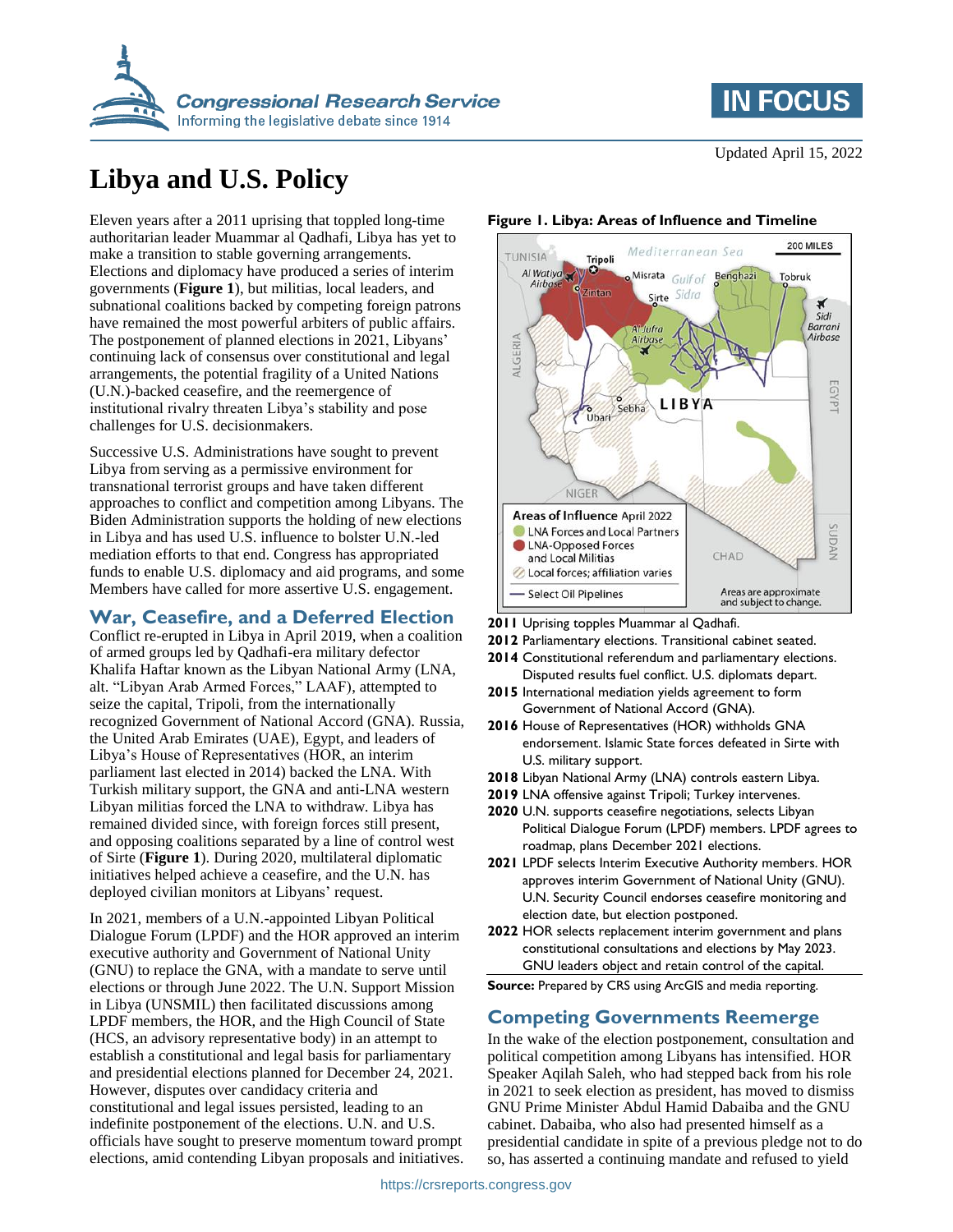to anything but a nationally elected government. In February 2022, the HOR endorsed former GNA Interior Minister Fathi Bashaga as Prime Minister-designate, and, in March, endorsed Bashaga's proposed cabinet. The HOR also endorsed a process to establish a constitutional basis for elections by May 2023.

Bashaga's initial attempt to assert authority in Tripoli and Dabaiba's resistance created risks of armed confrontation, and a standoff has persisted. The Libyan National Oil Corporation, the Central Bank, and budgetary and fiscal processes remain subject to intense competition, as each side seeks access to Libyan oil export revenues to pay salaries, provide subsidies, and otherwise generate political and security support. Haftar, the LNA, and western Libyan militias remain powerful security actors with diverse political aims and influence. U.S. officials have avoided endorsing either government and are encouraging dialogue between Bashaga and Dabaiba and engaging Libyans and other foreign counterparts in discussions on crafting politically neutral fiscal mechanisms for interim use.

Libya has the largest proven crude oil reserves in Africa, but conflict, political rivalry, and neglected infrastructure impede the energy sector's operations and limit its potential. Output temporarily fell below 1 million barrels of oil per day during March 2022 after politically influenced shutdowns. Oil revenues accrue to a National Oil Corporation account for transfer to the Central Bank to support government spending.

The political path forward is uncertain. U.N. Special Adviser to the Secretary-General Stephanie Williams continues to press Libyan factions to reach agreement to enable elections before the LPDF-GNU mandate expires in June 2022. HOR Speaker Saleh, his partners among the LNA leadership, and their foreign backers envision a longer timeline: their approach could further entrench the HORdesignated government, undermine Dabaiba and the LNA's western Libyan opponents, and strengthen the HOR's influence over constitutional and electoral processes.

## **U.S. Policy and Selected Issues**

During and prior to the 2019-2020 clashes, rival executive authorities based in western and eastern Libya similarly competed for power and international recognition. International mediators intended the formation of the GNU and the holding of new elections to provide a basis for the reunification of Libyan institutions and an end to serial interim arrangements. U.S. officials supported U.N. leadership of these initiatives, emphasized the importance of maintaining the ceasefire, and sought to avoid accusations of illegitimate interference by not insisting on specific outcomes. U.S. officials have maintained these approaches in 2022, while balancing Libya-related concerns with other U.S. goals in relation to foreign actors, including Russia, Egypt, Turkey, France, Italy, and the UAE.

U.S. Special Envoy for Libya Ambassador Richard Norland leads U.S. diplomatic engagement, and U.S. officials operate from a Libya External Office at the U.S. Embassy in Tunisia. Press reports suggest U.S. officials are assessing requirements for the reestablishment of a permanent U.S. diplomatic presence in Libya. Congress may consult with

the Administration on related questions pursuant to congressionally mandated security requirements.

#### **Terrorism and Foreign Military Forces**

U.N. and U.S. reporting describe transnational terrorist threats in Libya as reduced and contained. Other U.S. priorities in Libya include preventing the resumption of destabilizing conflict, encouraging political accommodation and economic development, and fostering the departure from Libya of foreign military forces and mercenaries. The U.S. military supports U.S. diplomatic initiatives and has monitored and reported on the activities of Russian mercenaries and military equipment in Libya. Press reports suggest that some Russian mercenaries may have left Libya to support operations in Ukraine, although Libya reportedly remains a logistical hub for their operations in sub-Saharan Africa. Turkish military advisers train and assist western Libyan forces in accord with a 2019 Turkey-GNA security agreement. The LNA and its opponents reportedly have used fighters from Syria, Chad, and Sudan.

#### **Sanctions and U.N. Bodies**

The U.N. Security Council has authorized financial and travel sanctions on entities threatening peace in Libya, undermining Libya's political transition, or supporting others who do so. U.S. executive orders provide for comparable U.S. sanctions. The U.N. Security Council may consider the extension of UNSMIL's mandate and proposed reforms to the mission in April 2022. The position of Special Representative of the Secretary-General is vacant.

#### **Humanitarian Needs and Migrants**

The U.N. estimates more than 800,000 people in Libya (out of 7 million) will require some form of humanitarian aid in 2022. U.N. agencies have identified more than 635,000 foreign migrants, more than 168,000 internally displaced persons, and more than 43,800 refugees in Libya. Migrants remain especially vulnerable to extortion and other abuses.

#### **Conflict Hampers COVID-19 Response**

Years of division and conflict have weakened the Libyan health care system's ability to mitigate risks from COVID-19. As of mid-April 2022, Libyan officials have reported more than 500,000 COVID-19 cases and more than 6,400 COVID-19 deaths. Testing and case tracking are limited.

#### **Issues in the 117th Congress**

Congress has conditionally appropriated funding for transition support, stabilization, security assistance, and humanitarian programs for Libya since 2011, including under the FY2022 omnibus (P.L. 117-103). In the  $117<sup>th</sup>$ Congress, H.R. 1228 and S. 379 would authorize future U.S. assistance, enact U.S. sanctions in statute, and establish new reporting requirements. The House Foreign Affairs Committee-reported version of H.R. 7311, the Countering Malign Russian Activities in Africa Act, would require reporting on foreign entities that have supported Russian mercenaries or Russian armed forces operating in Libya and analysis of whether such entities meet U.S. sanctions criteria. The Biden Administration seeks \$44.5 million in FY2023 funding for Libya programs.

**Christopher M. Blanchard**, Specialist in Middle Eastern Affairs